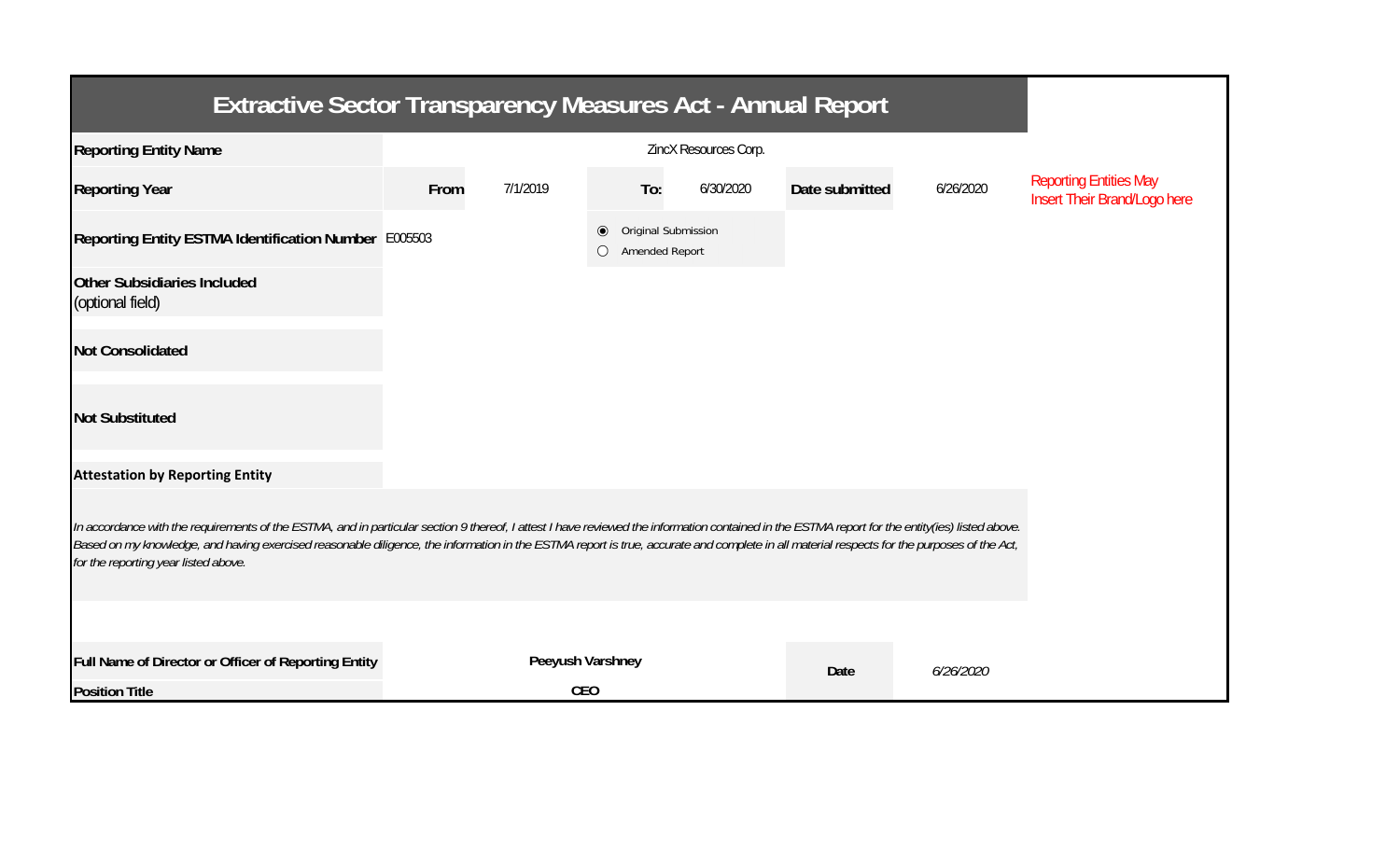| Extractive Sector Transparency Measures Act - Annual Report                                                                                                                      |                            |                                                                                 |                                         |           |        |                                |                |           |                                               |                                      |                     |  |
|----------------------------------------------------------------------------------------------------------------------------------------------------------------------------------|----------------------------|---------------------------------------------------------------------------------|-----------------------------------------|-----------|--------|--------------------------------|----------------|-----------|-----------------------------------------------|--------------------------------------|---------------------|--|
| <b>Reporting Year</b><br><b>Reporting Entity Name</b><br><b>Reporting Entity ESTMA</b><br><b>Identification Number</b><br><b>Subsidiary Reporting Entities (if</b><br>necessary) | From:                      | 7/1/2019                                                                        | To:<br>ZincX Resources Corp.<br>E005503 | 6/30/2020 |        | Currency of the Report CAD     |                |           |                                               |                                      |                     |  |
|                                                                                                                                                                                  | Payments by Payee          |                                                                                 |                                         |           |        |                                |                |           |                                               |                                      |                     |  |
| Country                                                                                                                                                                          | Payee Name <sup>1</sup>    | Departments, Agency, etc<br>within Payee that Received<br>Payments <sup>2</sup> | Taxes                                   | Royalties | Fees   | <b>Production Entitlements</b> | <b>Bonuses</b> | Dividends | Infrastructure<br><b>Improvement Payments</b> | <b>Total Amount paid to</b><br>Payee | Notes <sup>34</sup> |  |
| Canada - British Columbia                                                                                                                                                        | Tsay Key Dene First Nation |                                                                                 |                                         |           | 75,000 |                                |                |           |                                               | 75,000                               |                     |  |
| Canada - British Columbia                                                                                                                                                        | Kwadacha First Nation      |                                                                                 |                                         |           | 75,000 |                                |                |           |                                               | 75,000                               |                     |  |
|                                                                                                                                                                                  |                            |                                                                                 |                                         |           |        |                                |                |           |                                               |                                      |                     |  |
|                                                                                                                                                                                  |                            |                                                                                 |                                         |           |        |                                |                |           |                                               |                                      |                     |  |
|                                                                                                                                                                                  |                            |                                                                                 |                                         |           |        |                                |                |           |                                               |                                      |                     |  |
|                                                                                                                                                                                  |                            |                                                                                 |                                         |           |        |                                |                |           |                                               |                                      |                     |  |
|                                                                                                                                                                                  |                            |                                                                                 |                                         |           |        |                                |                |           |                                               |                                      |                     |  |
|                                                                                                                                                                                  |                            |                                                                                 |                                         |           |        |                                |                |           |                                               |                                      |                     |  |
|                                                                                                                                                                                  |                            |                                                                                 |                                         |           |        |                                |                |           |                                               |                                      |                     |  |
|                                                                                                                                                                                  |                            |                                                                                 |                                         |           |        |                                |                |           |                                               |                                      |                     |  |
|                                                                                                                                                                                  |                            |                                                                                 |                                         |           |        |                                |                |           |                                               |                                      |                     |  |
|                                                                                                                                                                                  |                            |                                                                                 |                                         |           |        |                                |                |           |                                               |                                      |                     |  |
|                                                                                                                                                                                  |                            |                                                                                 |                                         |           |        |                                |                |           |                                               |                                      |                     |  |
|                                                                                                                                                                                  |                            |                                                                                 |                                         |           |        |                                |                |           |                                               |                                      |                     |  |
|                                                                                                                                                                                  |                            |                                                                                 |                                         |           |        |                                |                |           |                                               |                                      |                     |  |
|                                                                                                                                                                                  |                            |                                                                                 |                                         |           |        |                                |                |           |                                               |                                      |                     |  |
|                                                                                                                                                                                  |                            |                                                                                 |                                         |           |        |                                |                |           |                                               |                                      |                     |  |
| <b>Additional Notes:</b>                                                                                                                                                         |                            |                                                                                 |                                         |           |        |                                |                |           |                                               |                                      |                     |  |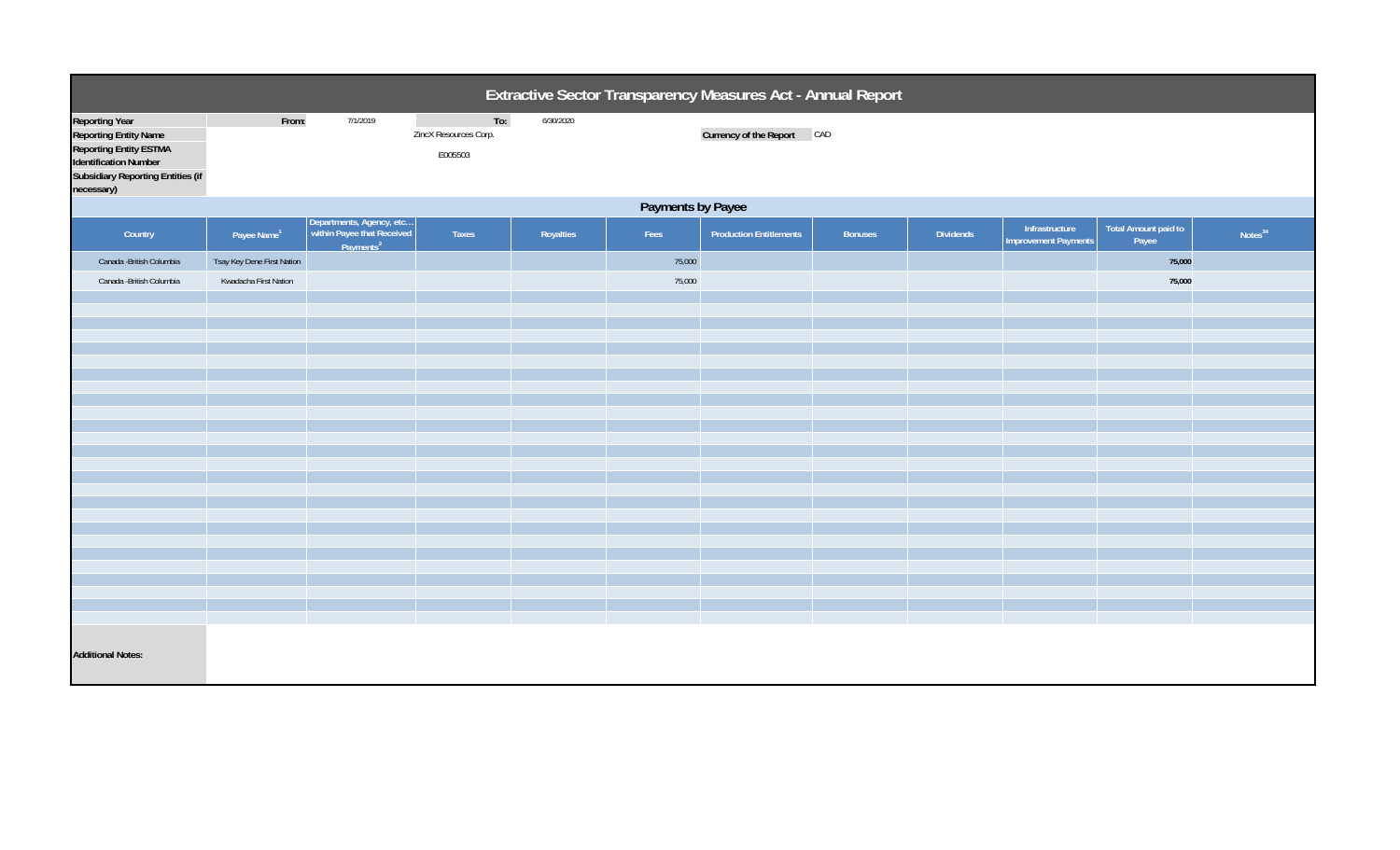| Extractive Sector Transparency Measures Act - Annual Report                                                                                                                      |                           |              |                                         |           |                                |                            |                  |                                               |                                 |                     |  |
|----------------------------------------------------------------------------------------------------------------------------------------------------------------------------------|---------------------------|--------------|-----------------------------------------|-----------|--------------------------------|----------------------------|------------------|-----------------------------------------------|---------------------------------|---------------------|--|
| <b>Reporting Year</b><br><b>Reporting Entity Name</b><br><b>Reporting Entity ESTMA</b><br><b>Identification Number</b><br><b>Subsidiary Reporting Entities (if</b><br>necessary) | From:                     | 7/1/2019     | To:<br>ZincX Resources Corp.<br>E005503 | 6/30/2020 |                                | Currency of the Report CAD |                  |                                               |                                 |                     |  |
|                                                                                                                                                                                  | Payments by Project       |              |                                         |           |                                |                            |                  |                                               |                                 |                     |  |
| Country                                                                                                                                                                          | Project Name <sup>1</sup> | <b>Taxes</b> | Royalties                               | Fees      | <b>Production Entitlements</b> | <b>Bonuses</b>             | <b>Dividends</b> | Infrastructure<br><b>Improvement Payments</b> | Total Amount paid by<br>Project | Notes <sup>23</sup> |  |
| Canada - British Columbia                                                                                                                                                        | Akie                      |              |                                         | 150,000   |                                |                            |                  |                                               | 150,000                         |                     |  |
|                                                                                                                                                                                  |                           |              |                                         |           |                                |                            |                  |                                               |                                 |                     |  |
|                                                                                                                                                                                  |                           |              |                                         |           |                                |                            |                  |                                               |                                 |                     |  |
|                                                                                                                                                                                  |                           |              |                                         |           |                                |                            |                  |                                               |                                 |                     |  |
|                                                                                                                                                                                  |                           |              |                                         |           |                                |                            |                  |                                               |                                 |                     |  |
|                                                                                                                                                                                  |                           |              |                                         |           |                                |                            |                  |                                               |                                 |                     |  |
|                                                                                                                                                                                  |                           |              |                                         |           |                                |                            |                  |                                               |                                 |                     |  |
|                                                                                                                                                                                  |                           |              |                                         |           |                                |                            |                  |                                               |                                 |                     |  |
|                                                                                                                                                                                  |                           |              |                                         |           |                                |                            |                  |                                               |                                 |                     |  |
|                                                                                                                                                                                  |                           |              |                                         |           |                                |                            |                  |                                               |                                 |                     |  |
|                                                                                                                                                                                  |                           |              |                                         |           |                                |                            |                  |                                               |                                 |                     |  |
|                                                                                                                                                                                  |                           |              |                                         |           |                                |                            |                  |                                               |                                 |                     |  |
|                                                                                                                                                                                  |                           |              |                                         |           |                                |                            |                  |                                               |                                 |                     |  |
|                                                                                                                                                                                  |                           |              |                                         |           |                                |                            |                  |                                               |                                 |                     |  |
|                                                                                                                                                                                  |                           |              |                                         |           |                                |                            |                  |                                               |                                 |                     |  |
|                                                                                                                                                                                  |                           |              |                                         |           |                                |                            |                  |                                               |                                 |                     |  |
|                                                                                                                                                                                  |                           |              |                                         |           |                                |                            |                  |                                               |                                 |                     |  |
|                                                                                                                                                                                  |                           |              |                                         |           |                                |                            |                  |                                               |                                 |                     |  |
|                                                                                                                                                                                  |                           |              |                                         |           |                                |                            |                  |                                               |                                 |                     |  |